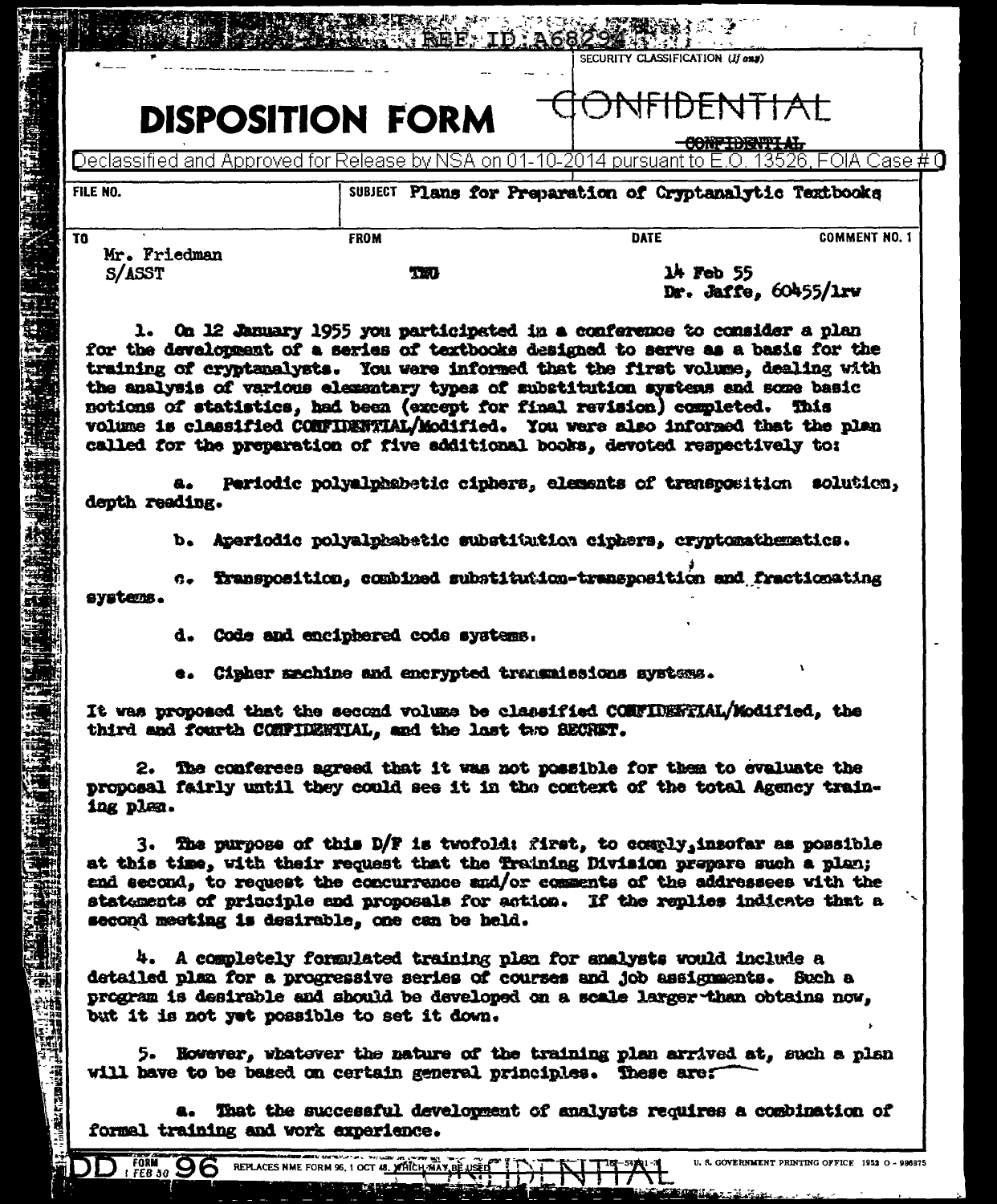## CONFLUENTIAL

SUBJECT: Plans for Preparation of Cryptanalytic Textbooks

b. That formal training can best be done through the medium of carefully planned courses, designed to further the ability of the student to cope with problems of ever greater variety and of increasing complexity.

c. That such courses should be based on text-books so designed that they will:

- (1) Include a consideration of every general class of problem that is likely to be met in operations.
- (2) Carry the student progressively from the simpler to the more complex ideas and processes.
- (3) Supplement the instructions of a teacher.

Formal training now takes, and probably will continue to take, the following forms:

- e. Training in Fundamentals.
- b. Advanced General Training.
- c. Advanced Special Training.

Textbooks and courses should, therefore, be designed for use at these levels.

- 6. The following tabulation sums up the requirement as now conceived:
	- a. Level I Fundamentals.
		- To acquaint students with cryptenalysis of elementary **Purpose:** forms of substitution and transposition systems, and to equip them with the basic motheratical and statistical tools.
		- Materials Required: Textbooks (the present Crypt I and the projected Crypt II). Courses and problems. (The existing course based on Crypt I, plus other problems as required.)

Classification: CONFIDENTIAL/Modified.

Utilization: NEA School, NEA operational organizations, Service Schools, Reserve units, Extension courses. Other.

Preparation: Training Division.

b. Level II - Advanced General.

Purpose: To equip students to make contributions to the analysis

## CONFIDENTIAL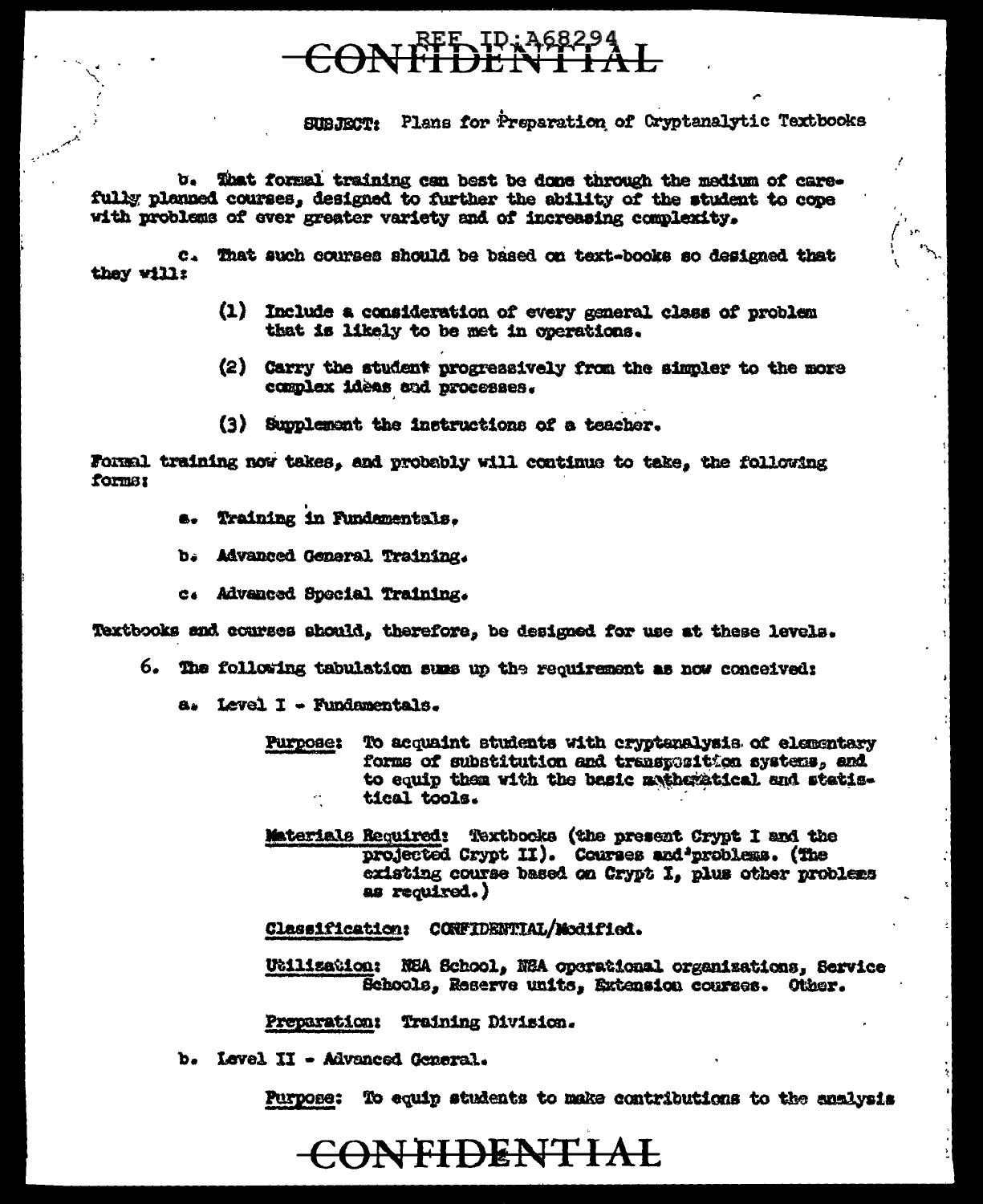## CONFFIFEFS<sup>8224</sup>AL

SUBJECT: Plans for Preparation of Cryptanalytic Textbooks

of problems likely to be encountered in operations. To sequeint them with a wide variety of problems and the best methods of attack.

Materials Required: Textbooks and courses, with associated<br>problems. (Basis of expositions and problems may be either real or simulated situations, the choice to depend on pedagogical considerations.)

Classification: No upper limit. May be TOP SECRET Codeword.

Utilization: NSA operational organizations (or School if circumstances permit). Service field units.

Preparation: Training Division.

c. Level III - Advanced Special.

- Purpose: To prepare students to work on the analysis of specific operational aystems.
- Materials Required: Descriptions of systems and discussion of methods of attack. Problems designed to illustrate procedures.

Classification: No upper limit. May be TOP SECRET Codeword.

Utilization: NSA operational organizations.

Preparation: Operational elements with Training Division collaboration as requested.

7. In view of the sentiments expressed by many of the conferees, Training Division has made the decision to devote the full efforts of Mr. Callimahos and Mr. Cefail to the final publication of Crypt I and the writing of Crypt II. This work will be fore in an operational area at Arlington Hall Stetion so that the writers may have as close contact as possible with analysts working on operations. problems.

8. It is contemplated that Mr. Callimahos will discuss with appropriate officials plans concerning the sequence and content of the other texts to be written. The decision as to the amount of effort to be devoted to these books will be made on the basis of these discussions.

9. If it is decided that more speed is required than can be guaranteed by the resources of the Training Division, operational components who have special requirements should give consideration to preparing the appropriate

CONFIDENTIAL